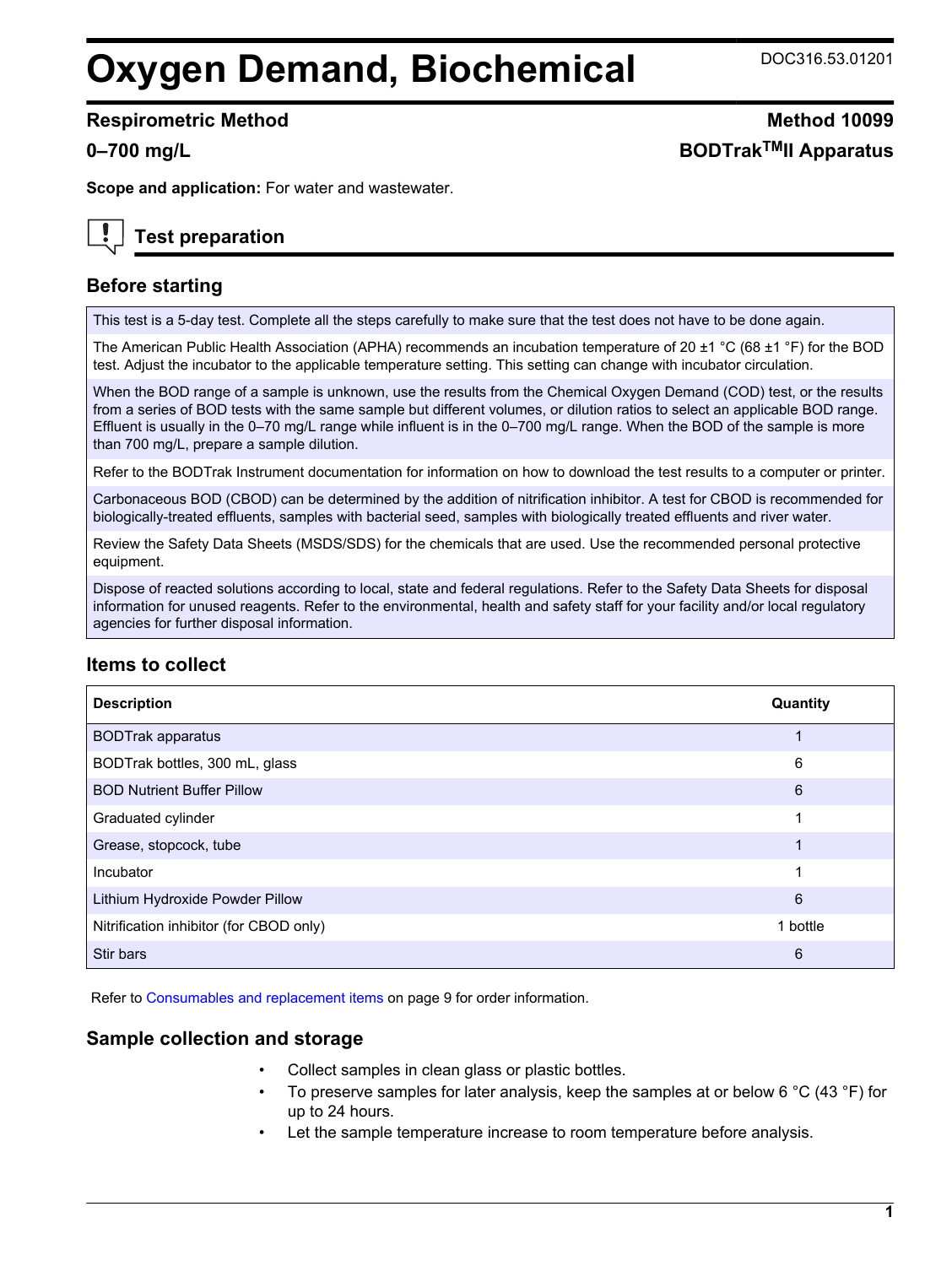## **Test procedure**



**1.** Increase or decrease the sample temperature to within 2 °C of its incubation temperature typically 20 °C  $(68 \, \degree)$ .



**2.** Select a BOD range and sample volume.

*Note: Effluent is usually in the 0–70 mg/L range. Influent is usually in the 0–700 mg/L range.*



**3.** Use a clean graduated cylinder to measure and add the sample volume in six BODTrak bottles.



**4.** Put a 3.8-cm (1.5-in.) stir bar in each bottle.



**5.** Add the contents of one BOD Nutrient Buffer Pillow to each bottle for optimal bacteria growth.

*Note: Ignore this step if accurate simulation of the original sample qualities is necessary.*



**6.** Apply stopcock grease to the seal lip of each bottle and to the top of each seal cup.



**7.** Put a seal cup in the neck of each bottle.



**8.** Use a funnel to add the contents of one Lithium Hydroxide Powder Pillow to each seal cup.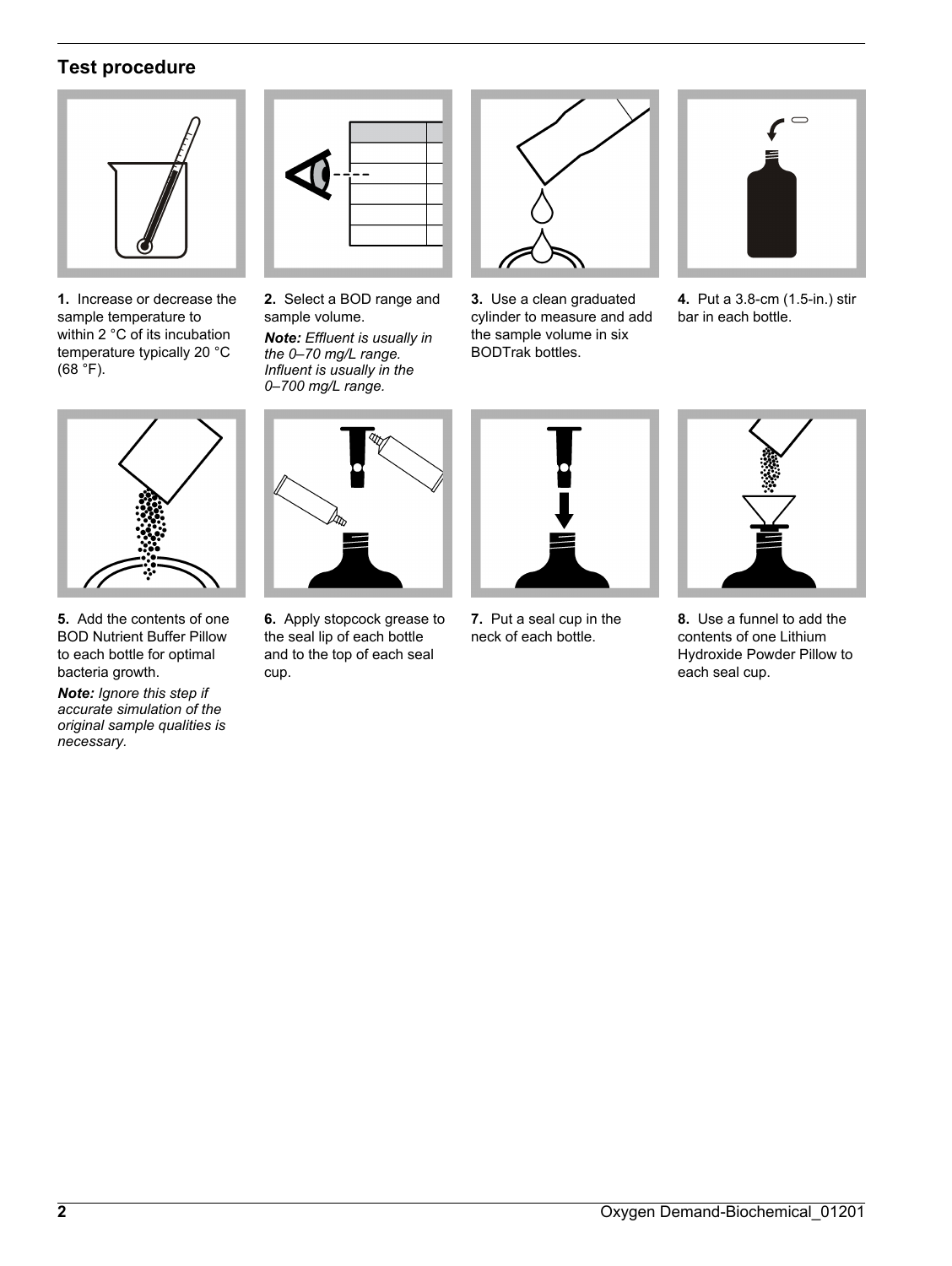<span id="page-2-0"></span>

**9.** Put the bottles on the base of the BODTrak apparatus. Connect the tubes to the bottles and tighten the caps. Each tube is identified with the channel number. The channel numbers will show on the BODTrak display.



**10.** Put the instrument into the incubator. Set the instrument to on.



**11.** Make sure that all of the stir bars are in the center of the bottle and are rotating correctly. If a stir bar is on the side of the bottle, lift the bottle from the unit and carefully move it back. Do not start the channel test until the stir bar is rotating correctly.



**12.** Push and hold the left and right arrow keys at the same time until the time menu shows. Push the CHANNEL 6 key to show the test length. Use the arrow keys to choose a 5-, 7-, or 10-day test (test duration is shown on the last line of the display). Push **OFF** to save selections and exit the menu.



- **13.** To start a test, push the channel number of the related bottle.
- **14.** Push ON. A menu for the BOD range shows.



**15.** For the 0–350 mg/L range, push the right arrow key. For the 0–700 mg/L range, push the right arrow key a second time.

For the 0–35 mg/L range, push the left arrow key. For the 0–70 mg/L range, push the left arrow key a second time.



**16.** Push and hold ON to start a test. A graph shows on the display.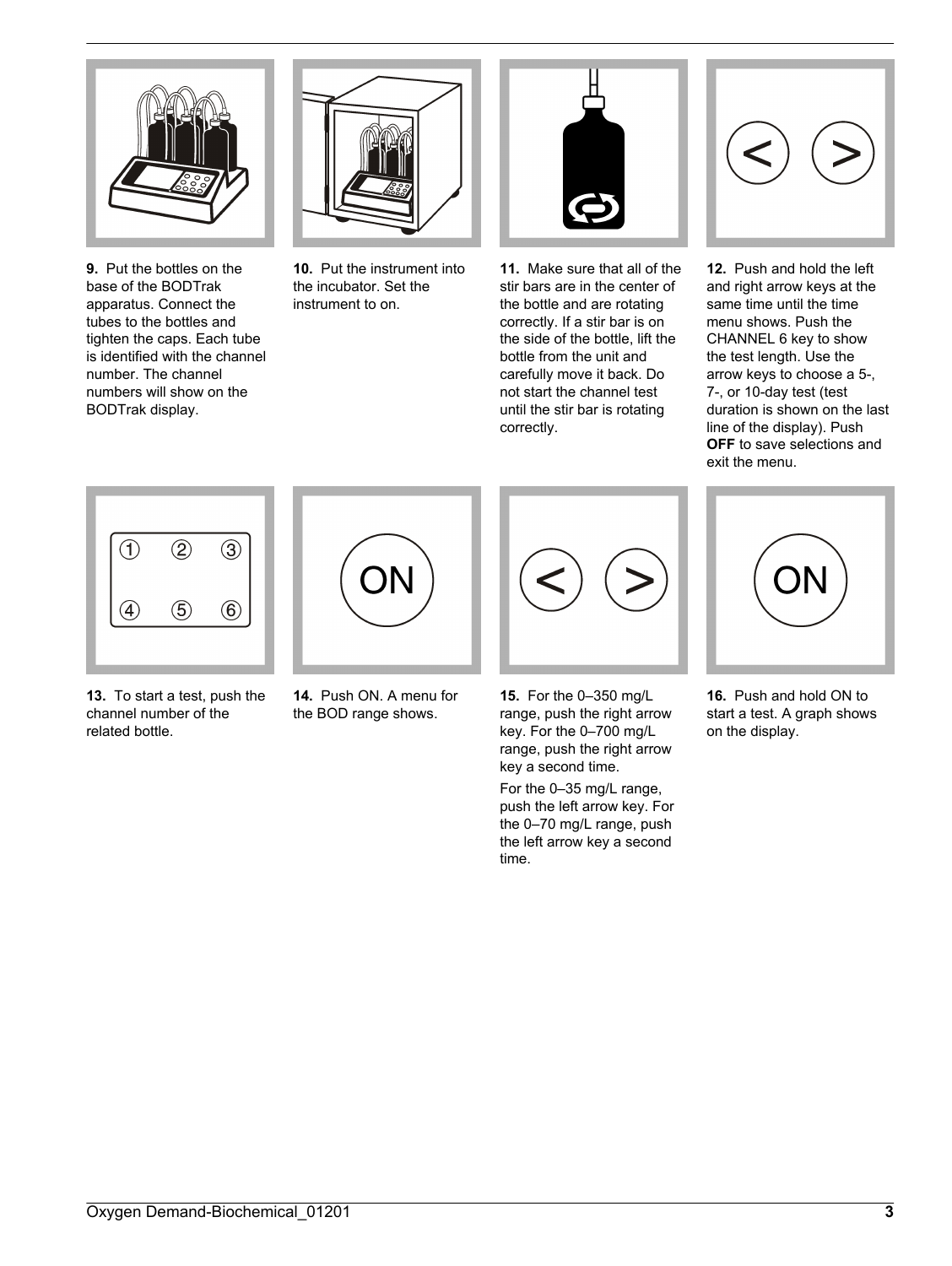

**17.** Do steps [13–16](#page-2-0) again for each channel used, one at a time. To cancel a test, push OFF for several seconds.



**18.** After the selected test duration expires, the BODTrak apparatus will stop each channel. The display status will change from RUN to END. Push each channel key to read the BOD results.



**19.** When the test is complete, use a brush and hot, soapy water to clean all bottles, stir bars, and seal cups. Fully rinse with distilled water.

## **Test results**

If the test correctly completes, the display will show a curve like Curve A in [Figure 1](#page-4-0). If such a curve does not occur, look for one or more of the following problems.

- **Bottle leak**—A leak between the bottle cap and seal cup shows Curve B or a flat line. Look for dirt in the inner faces of the bottle cap and below the seal cup.
- **Time lag**—When the sample contains not sufficient bacteria, Curve H shows. Collect a fresh sample, add bacterial seed and repeat the test. Refer to [Add bacterial seed to](#page-5-0) [the sample](#page-5-0) on page 6. If bacteria was not acclimated to the sample this type of curve can also show. Bacteria that is not acclimated to the sample can occur when a standard solution is used even when seed is added.
- **Higher than estimated oxygen demand**—Samples that are above the selected range (e.g., the BOD value is more than 350 mg/L in a 160-mL sample) will cause a curve like Curve K. Use a higher BOD range and a different sample volume or dilute the sample. When the BOD is more than 700 mg/L refer to [Dilute the sample](#page-4-0) on page 5.
- **Nitrification**—A very high BOD value (especially when testing final effluent) is an indication of nitrifying bacteria. Biological oxidation of organic nitrogen usually occurs after five days with normal domestic waste but can contribute to the oxygen demand. To remove the BOD from nitrifying bacteria, add 0.16 g of Nitrification Inhibitor into an empty sample bottle and then add the sample.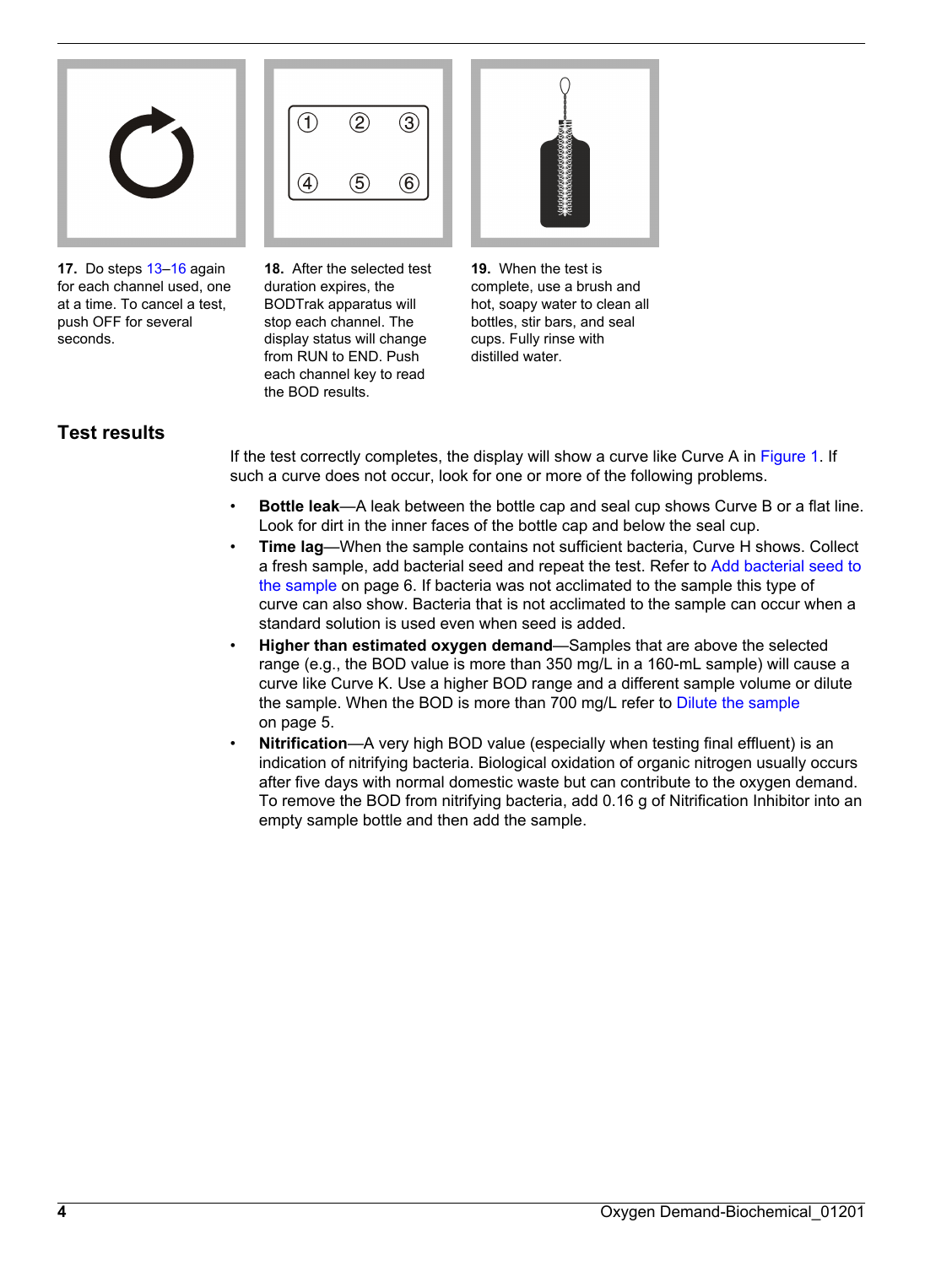<span id="page-4-0"></span>

| 1 Curve A—Good BOD curve                         | 4 Curve K—BOD value is more than the selected test range |
|--------------------------------------------------|----------------------------------------------------------|
| 2 Curve B—Possible bottle leak                   | 5 Curve AN—BOD from nitrifying bacteria                  |
| 3 Curve H-Not sufficient bacteria or acclimation |                                                          |

## **Dilute the sample**

If the BOD concentration is more than 700 mg/L, dilute the sample to a lower concentration. Dilute the sample with high-quality dilution water. Refer to Prepare the dilution water on page 5. Do one dilution for all samples when some equivalent samples are necessary. As an example, complete the steps that follow to make a 1:5 (5 fold) dilution.

**1.** Multiply the sample volume by 5.

If the sample volume is 200 mL:  $5 \times 200 = 1000$  mL

- **2.** Add dilution water until the calculated sample volume. Mix well.
- **3.** Use the test procedure to measure the BOD concentration of the sample. After sample dilution, select a BOD range and sample volume.
- **4.** Multiply the test result by 5 to get the concentration of the sample before dilution.

#### **Prepare the dilution water**

Make sure that no source of oxygen demand or toxins are added when the dilution water is prepared.

Items to collect:

• Dilution water (refer to the dilution water guidelines)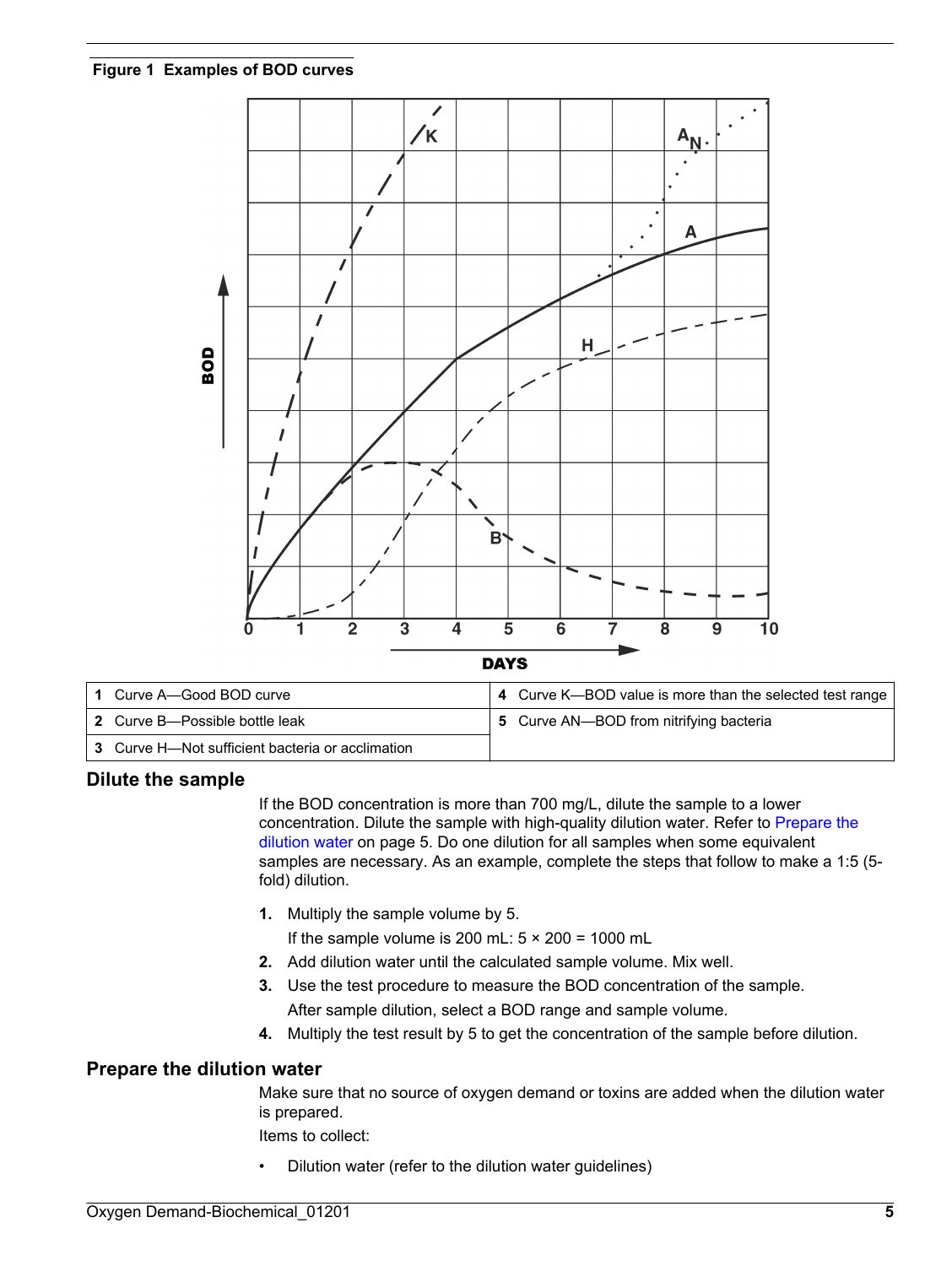- <span id="page-5-0"></span>• BOD Nutrient Buffer Pillow<sup>1</sup>
- Raw sewage<sup>2</sup> for the bacterial seed,  $3 \text{ mL}$  (if the sample is low in bacteria)

#### **Dilution water guidelines**

- For the best results, use distilled water from an alkaline permanganate distillation.
- Use high-quality water that does not contain organic compounds or toxic compounds (e.g., chlorine, copper and mercury).
- Do not use deionized water from ion exchange columns. The resins in the cartridges (mostly new cartridges) occasionally release organic materials that have an oxygen demand. In addition, bacteria can grow on the columns, which adds contamination to the dilution water.
- The dissolved oxygen concentration of the dilution water must not change by more than 0.2 mg/L when incubated for 5 days at 20 °C (68 °F).

Prepare the dilution water as follows:

- **1.** Keep the dilution water in clean jugs in an incubator at 20 °C (68°F). Shake the jugs to saturate the water with air. As an alternative, loosely put the cap on the jugs and wait a minimum of 24 hours before use.
- **2.** (Optional) Use a small aquarium pump or an air compressor to saturate the water with air. Make sure to use filtered air. Make sure that the filter does not grow bacteria.
- **3.** Shake the BOD Nutrient Buffer Pillow to mix the contents.
- **4.** Add the contents of the BOD Nutrient Buffer Pillow to the distilled water.
- **5.** Put the cap on the jug. Shake the jug vigorously for 1 minute to dissolve the nutrients and to saturate the water with air.
- **6.** If the sample is known to be low in bacteria (e.g., industrial waste or sewage that has been disinfected), immediately before the test, add 3 mL of raw sewage to each liter of the dilution water.

Measure the BOD of the raw sewage collected. The BOD of the raw sewage will be subtracted from the BOD of the sample.

## **Conventional method (optional)**

As an alternative, prepare the dilution water with the conventional method as follows:

- **1.** Pipet 1 mL of each of the solutions that follow per liter of distilled water at 20 °C: *Note: Be careful to prevent contamination of the solutions.*
	- Calcium Chloride Solution
	- **Ferric Chloride Solution**
	- Magnesium Sulfate Solution
	- Phosphate Buffer Solution<sup>3</sup>
- **2.** Put the cap on the bottle. Shake the bottle vigorously for 1 minute.

## **Add bacterial seed to the sample**

Some types of BOD samples (e.g., industrial discharges) do not contain sufficient bacteria to oxidize the organic matter that is in the sample. Sewage treatment plant effluents that are disinfected do not contain sufficient bacteria to do a direct BOD test. To do a test on this type of sample, add bacterial seed or water that contains a high bacteria population (e.g., domestic sewage) to each bottle.

**BOD of the bacterial seed**

<sup>&</sup>lt;sup>1</sup> Different sizes are available for different quantities of water (e.g.,  $3 L$  and  $6 L$ ).

<sup>&</sup>lt;sup>2</sup> Keep the raw sewage at 20 °C (68°F) and do not move for 24–36 hours before use. Pipet from the upper portion of the sewage.

 $3$  Keep the phosphate buffer solution in a refrigerator to decrease the rate of biological growth.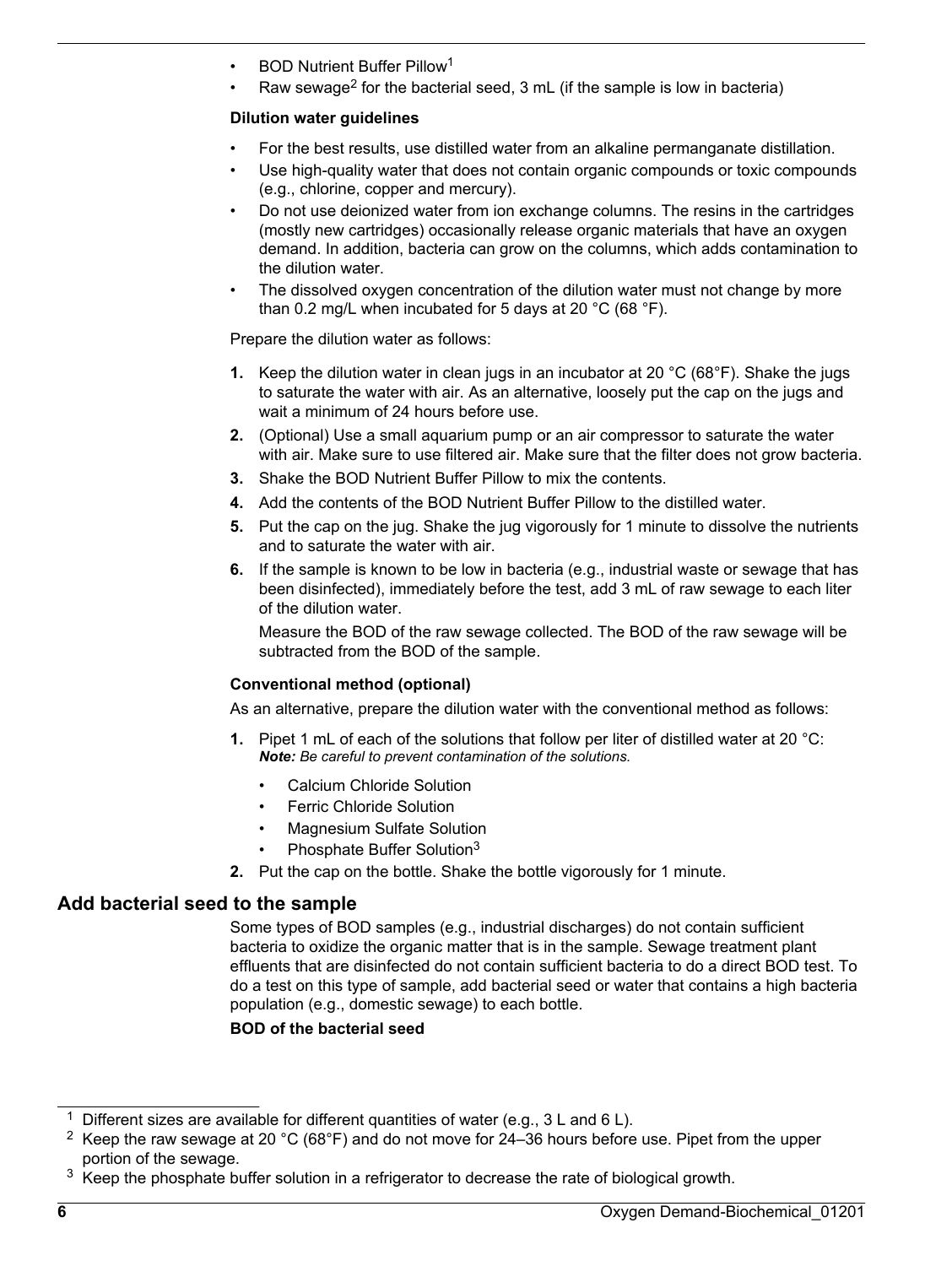Determine the BOD of the seed to calculate the BOD of the sample. To measure the BOD of the seed, follow the same procedure used to determine the BOD of the sample. Complete a BOD test on the seed and sample at the same time. Refer to seed acclimation information.

When the BOD of the seed is known, use the following formula to determine the sample BOD.

*BOD sample = BOD observed – (Decimal fraction of seed used × BOD seed) ÷ Decimal fraction of sample used.*

Example:

A seeded sample is 10% seed and 90% sample (by volume). The observed BOD is 60 mg/L, and the pure seed BOD is 150 mg/L.

BOD sample = 60 mg/L – (0.10  $\times$  150 mg/L) ÷ 0.90 = 50 mg/L

#### **Variations in initial bacterial populations**

Low seed concentrations are more critical than those that are too high because they delay the start of oxidation and cause low BOD results. Use the trial and error method to determine the optimum concentration of seed for a specific waste material.

Choose the seed concentration that gives the highest sample BOD. This seed percentage can range from 2–30%, based on the waste material tested.

#### **Seed acclimatization**

Domestic sewage or freeze-dried BOD bacteria can supply seed for most samples. Freeze-dried BOD bacteria provides a constant seed source and is free of nitrifying microorganisms.

Pour the contents of one inoculum capsule into dilution water to rehydrate (Refer to the intructions on the capsule). Aerate and stir for 1 hour. Prepare sufficient quantity of this solution so that the quantity is between 10–30% of the overall sample volume. Determine the correct percentage of seed for each sample type.

For more information refer to *Standard Methods for the Examination of Water and Wastewater*, it emphasizes the importance of selecting the proper seed for specific wastes.

Use acclimated seed if the sample contains toxic materials like phenol, formaldehyde, or other microbic inhibitory agents. Acclimatize the bacterial seed in one non-metal or stainless steel gallon container fitted with an aeration system. Refer to [Acclimatize the](#page-7-0) [bacterial seed](#page-7-0) on page 8.

## **Interferences**

To get good BOD results, special handling is necessary to analyze chlorinated and industrial effluents. Usually, careful experimentation with the sample shows the changes that should be made to the test procedure. Toxins in the sample have an adverse effect on any microorganisms in the sample, which results in lower BODs.

The substances in Table 1 interfere in the determination of oxygen demand at the given concentrations.

| Interfering substance   Interference level |                                                                                                                                                                                     |
|--------------------------------------------|-------------------------------------------------------------------------------------------------------------------------------------------------------------------------------------|
| Chlorine                                   | Small quantities of residual chlorine—Let the sample sit for 1 to 2 hours at room temperature.<br>Larger quantities of chlorine—Refer to Remove chlorine from the sample on page 8. |
| Phenols                                    | Dilute the sample with high quality distilled water. As an alternative, acclimatize the bacterial seed                                                                              |
| Heavy metals                               | used in the dilution water to tolerate such materials. Refer to Acclimatize the bacterial seed<br>on page 8.                                                                        |
| Cyanide                                    |                                                                                                                                                                                     |

**Table 1 Interfering substances**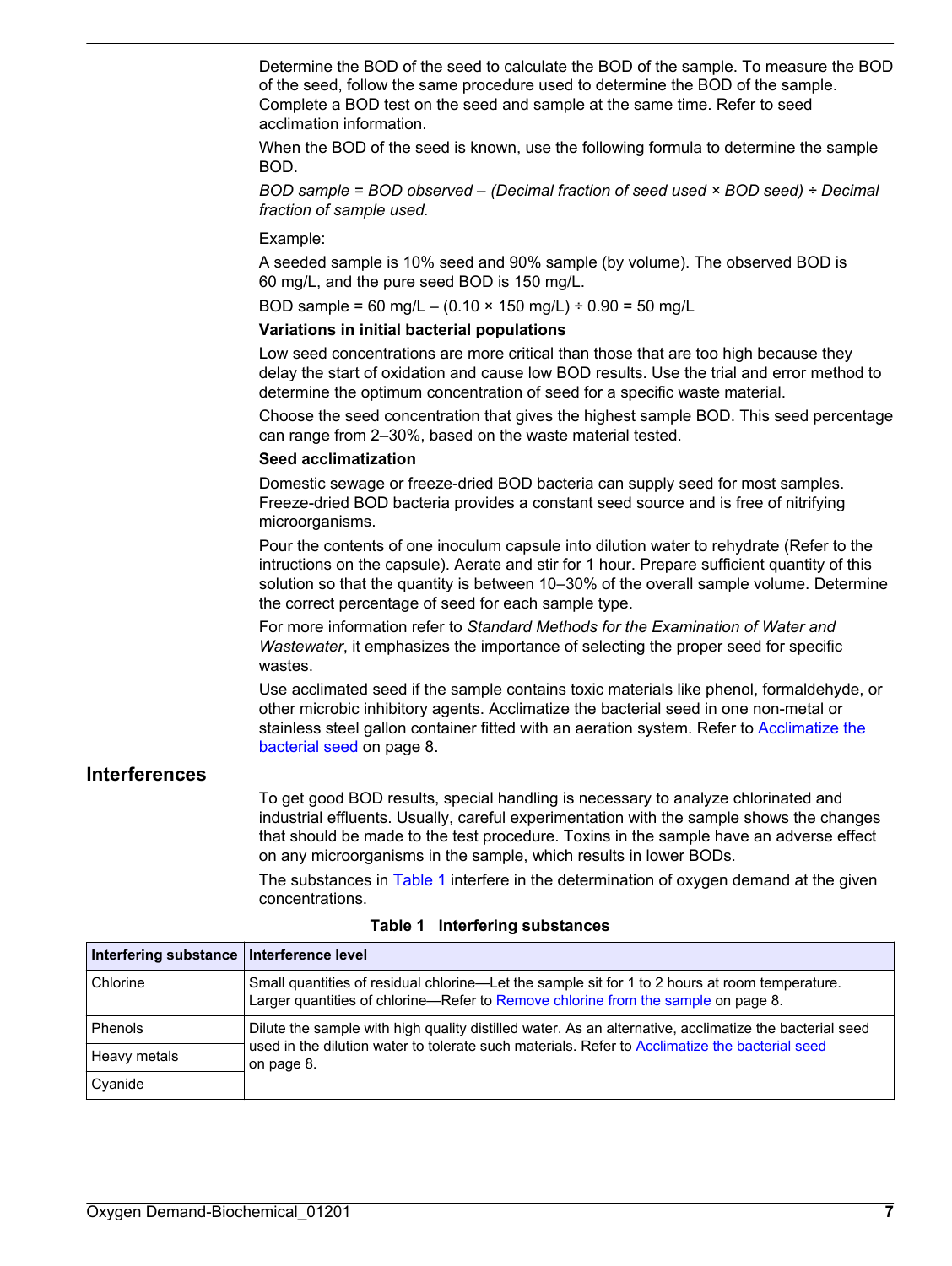<span id="page-7-0"></span>

| Interfering substance   Interference level         |                                                                                                                                                                                                                                                  |
|----------------------------------------------------|--------------------------------------------------------------------------------------------------------------------------------------------------------------------------------------------------------------------------------------------------|
| Highly buffered<br>samples or extreme<br>sample pH | Less than pH 6.5 or more than pH 7.5 interfere. Adjust to pH 7.2 with acid (Sulfuric Acid, 1 N or<br>Phosphate Buffer Solution) or base (Sodium Hydroxide, 1 N).                                                                                 |
| Cold temperature                                   | Cold samples can be supersaturated with oxygen and will have low BOD results. Fill a 1-liter (1-<br>guart) bottle 1/2 full with cold sample. Shake the bottle vigorously for 2 minutes. Let the sample<br>temperature increase to 20 °C (68 °F). |

#### **Table 1 Interfering substances (continued)**

#### **Remove chlorine from the sample**

Items to collect:

- 250-mL Erlenmeyer flask
- 10-mL serological pipet and a pipet filler
- 25-mL buret
- 0.020 N Sulfuric Acid Standard Solution, 10 mL
- 100-g/L Potassium Iodide Solution, 10 mL
- 0.025 N Sodium Thiosulfate Standard Solution, 25 mL
- Starch Indicator Solution, 3 full droppers
- **1.** Add 100 mL of sample to a 250-mL Erlenmeyer flask.
- **2.** Use a 10-mL serological pipet and a pipet filler to add 10 mL of 0.020 N Sulfuric Acid Standard Solution to the flask.
- **3.** Use a 10-mL serological pipet and a pipet filler to add 10 mL of 100-g/L Potassium Iodide Solution to the flask.
- **4.** Add 3 full droppers of Starch Indicator Solution. Swirl to mix.
- **5.** Fill a 25-mL buret with 0.025 N Sodium Thiosulfate Standard Solution.
- **6.** Titrate the sample from dark blue to colorless.
- **7.** Calculate the amount of 0.025 N Sodium Thiosulfate Standard Solution to add to the sample.

mL 0.025 N Sodium Thiosulfate Standard Solution = (mL titrant used × volume of remaining sample) ÷ 100

- **8.** Add the calculated quantity of 0.025 N Sodium Thiosulfate Standard Solution to the sample.
- **9.** Mix fully. Wait 10–20 minutes before the test is done.

#### **Acclimatize the bacterial seed**

- **1.** Fill a 4-liter (1-gallon) stainless steel or plastic container with domestic sewage.
- **2.** Aerate the sewage for 24 hours.
- **3.** Let the heavier material collect on the bottom for 1 hour.
- **4.** Use a siphon to remove 3 liters (3 quarts) of the material from the top and discard.
- **5.** Fill the container with a mixture of 90% sewage and 10% wastes that contain the toxic material.
- **6.** Aerate for 24 hours.
- **7.** Do steps 3–5 again with more and more quantities of waste until the container holds 100% toxic waste material.

## **Accuracy check**

#### **Standard solution method**

Use the standard solution method to validate the test procedure and the instrument.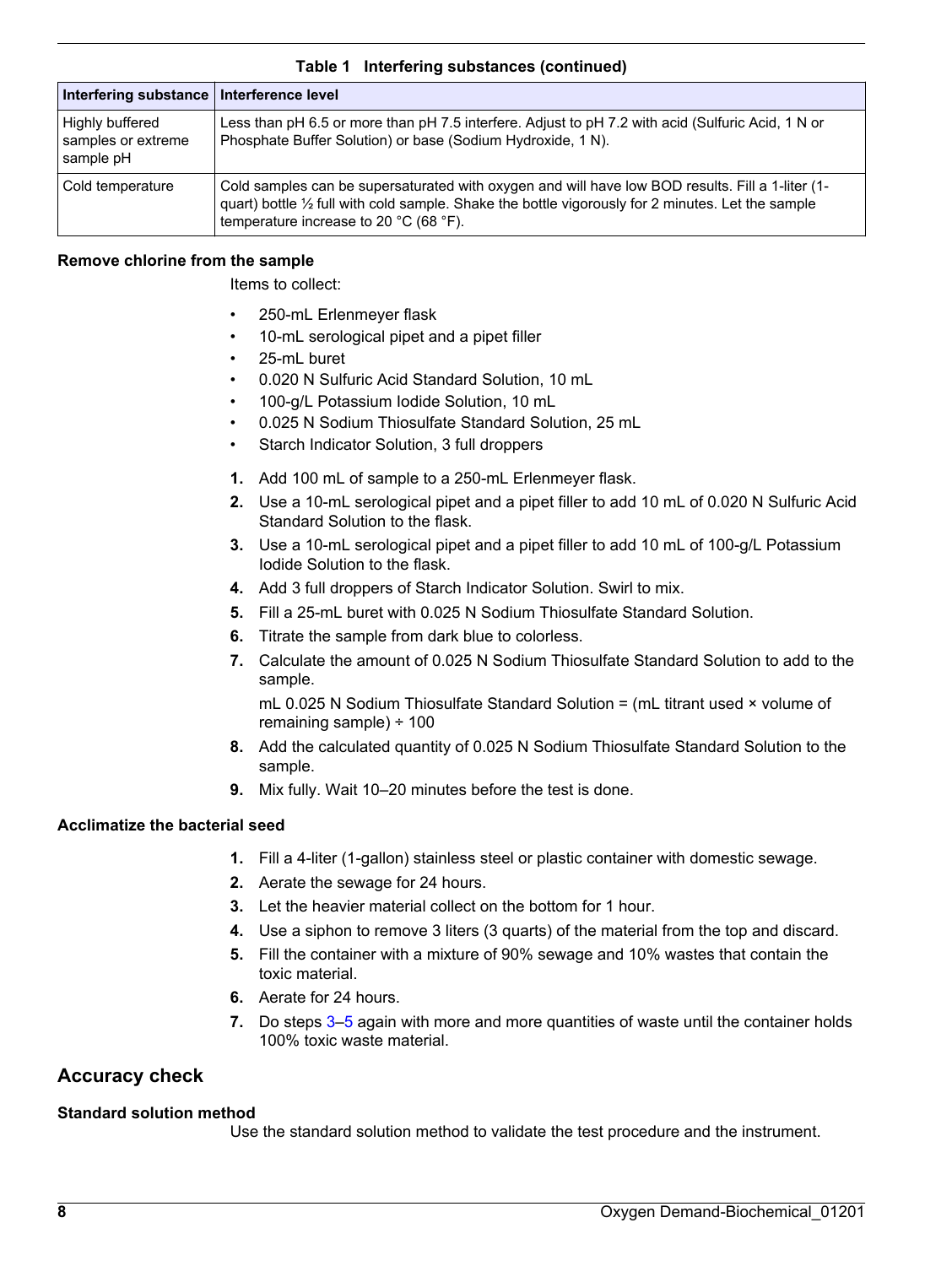<span id="page-8-0"></span>Items to collect:

- 300-mg/L BOD Standard Solution<sup>4</sup>, Voluette Ampule, 10 mL
- BOD Nutrient Buffer Pillow for 3 L
- Bacterial seed
- Two 300-mL BOD bottles
- Pipet, volumetric, Class A, 7.0 mL
- **1.** Shake 3 L of distilled water for 1 minute to saturate the water with oxygen. Make sure that the container is not fully filled with sample.
- **2.** Add the contents of one BOD Nutrient Buffer Pillow for 3 L. Invert to mix.
- **3.** Open the standard solution ampule.
- **4.** Use a pipet to add 7.0 mL of the standard into a BOD bottle.
- **5.** Add 133 mL of the nutrient buffer solution from step 2.
- **6.** Add 15 mL of bacterial seed. Refer to [Add bacterial seed to the sample](#page-5-0) on page 6.
- **7.** Follow the test procedure and the 0–350 mg/L range to measure the BOD of the solution. Incubate the bottles for 5 days.
- **8.** Prepare a second BOD bottle with bacterial seed. Follow the same procedure used to measure the BOD of the sample.
- **9.** Use the formula in [Add bacterial seed to the sample](#page-5-0) on page 6 to calculate the BOD value. Use the BOD value of the seed in the calculation.

## **Summary of method**

Biochemical oxygen demand (BOD) is a measurement of the oxygen requirements of municipal and industrial wastewaters and sewage. The test results are used to calculate the effect of waste discharges on the oxygen resources of the receiving waters.

BOD measures the quantity of oxygen used by bacteria as they oxidize organic matter in the sample. The waste sample is put in an amber BOD bottle with a high quantity of air above the sample. The bottle is connected to a pressure sensor. The bacteria uses dissolved oxygen, which is replaced by the air above the sample. This causes a fall in air pressure in the bottle, which is measured by the pressure sensor. The fall in air pressure is directly read as mg/L BOD from the graphical display. Oxidation of the sample produces carbon dioxide. The lithium hydroxide crystals in the seal cup removes the carbon dioxide.

## **Consumables and replacement items**

#### **Required reagents**

| <b>Description</b>                                           | <b>Quantity/test</b> | Unit          | ltem no. |
|--------------------------------------------------------------|----------------------|---------------|----------|
| BOD Nutrient Buffer Pillow, 5 mL (for 3 L of dilution water) | pillow               | 50/pkg        | 1416066  |
| Grease, stopcock, tube                                       |                      | 75 a          | 56275    |
| Lithium Hydroxide, Powder Pillows                            | 6                    | $100$ /p $kg$ | 1416369  |

#### **Required apparatus**

| <b>Description</b>              | <b>Quantity/test</b> | Unit  | Item no. |
|---------------------------------|----------------------|-------|----------|
| BODTrak™II Apparatus, includes: |                      | each  | 2952400  |
| Bottle, BOD, amber              | 6                    | 6/pkg | 714421   |
| Funnel, powder                  | 6                    | each  | 2264467  |
| Power Supply, 110/230 VAC       |                      | each  | 2624900  |

<sup>4</sup> 300-mg/L of glucose and 300-mg/L of glutamic acid